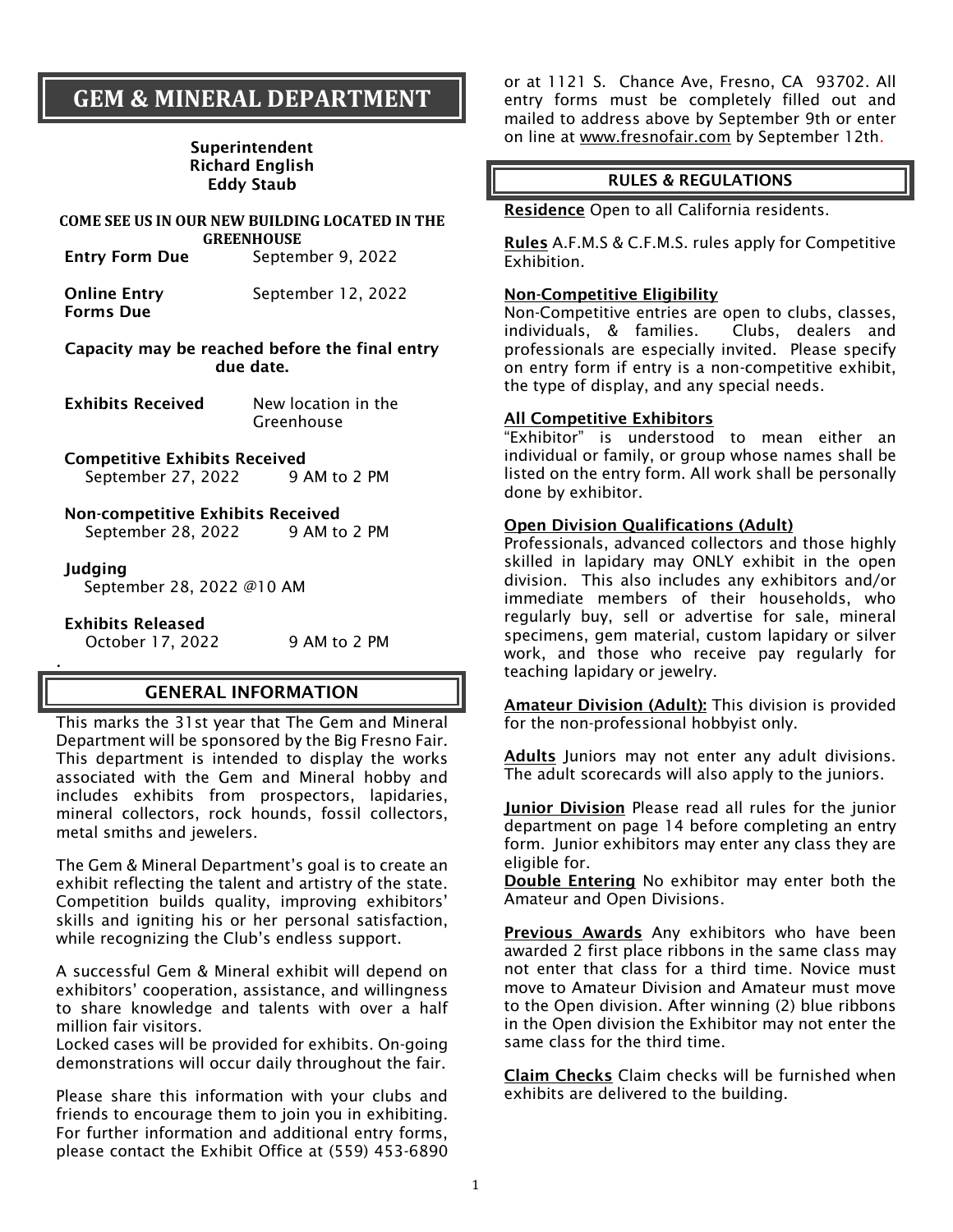Display Entries selected for exhibit must remain on display for the duration of the Fair. All exhibits MUST be left in place in the exact arrangements in which they were set up for the duration of the Fair.

**Exhibit Released** Exhibits are only to be removed upon presentation of claim check. At that time a gate release will be furnished to the exhibitor, which authorizes the exhibit to be removed upon presentation of claim check. The Fair is not responsible for exhibits left after 6PM on Monday, October 17, 2022.

Collective Entries Any or all members of a family living under one roof may compete individually or collectively. Any individual contributing to a collective family exhibit is ineligible to enter the same class as an individual exhibitor. Members of a family may also enter as individuals in other classes. A family member wishing to enter as an individual must submit a separate entry form.

Membership Current member in the California Federation of Mineralogical Society or any local Mineralogical Society is not a requirement for entry in this Department.

Clubs are NOT eligible in competitive classes.

**Out of Class Specimens** Lapidary in mineral exhibits, mineral in lapidary exhibits, and synthetic in mineral exhibits shall be considered out of class specimens and will be penalized in scoring.

Spraying/Coating Lapidary exhibits which have been sprayed or otherwise coated will not be judged. This rule does not apply to "doublets" or "triplets". However, such material must be properly labeled.

Labeling Name tags, initials, symbols, and club affiliations may appear in competitive exhibits provided they are face down during judging. Any identifying sign shall cause DISQUALIFICATION if not covered. Important: Names of all exhibitors showing in case(s) must be listed on entry form.

Labels should include the following information:

- Identification of mineral.
- Identification of associated minerals where significant. This applies to mineral classes only.
- Locality, as complete as possible.

Managements' Rights Management reserves the right to limit the amount of cases and space to exhibitors, and has the final decision on the placement of the cases.

Cases Needed Exhibitor must indicate on entry form the total number of cases needed. For special display problems, write a separate letter to the Superintendent of the Gem and Mineral Department.

Original Work All lapidary work must be the work of the exhibitor. All specimens must be the property of the exhibitor.

Disqualification Refusal to comply with the rules or any unethical conduct displayed may result in disqualification. Objections to the rules are not to be considered justification for complaint, but where an apparent error in evaluation or interpretations has been made, appeal may be made to Supervisor. Any protest must be made in accordance with State Rules.

Judging All entries will be judged using the American System of Judging. Entries will be judged on merit. Minimum Merit Point Scores are:

- Master Faceter 90 points
- Open Division 80 points
- Amateur Division 70 points
- Novice & Junior Division 60 points

Cash awards will be given to exhibitors with the highest scores, above the division minimum. If score is below minimum merit points, it will be considered as insufficient merit. No award or ribbon given.

Cases All entries shall occupy one full case in accordance with class rules. Single entries will be displayed with other single entries in special display cases. Alterations to the basic construction of the cases are not permitted. Exhibitors are encouraged to use their own case if they have one.

Locked Cases Locked cases are available and will be assigned to exhibitors.

Case Liners All display cases should be lined by exhibitors. No sand or gravel allowed. Inside dimensions are very tight. Liners should be slightly smaller to avoid problems. Don't forget to allow for overlap of liner pieces. First liner piece inside case should be back, then bottom piece and sides last. The exhibitor should be aware that dimensions may vary slightly from case to case.

#### Case Dimensions

Kent Cast (Federation) 20 ½" x 20" x 22" x 45"

Slant Front Type 11" x 24" x 46 ½"

Signs Small identification placards should be placed in each case. These may also include the names of family members or the club exhibiting in each case. In order to assure uniformity and neatness, cards should be typed or lettered, not handwritten.

State Rules All State Rules Apply. Refer to section 2 of Handbook.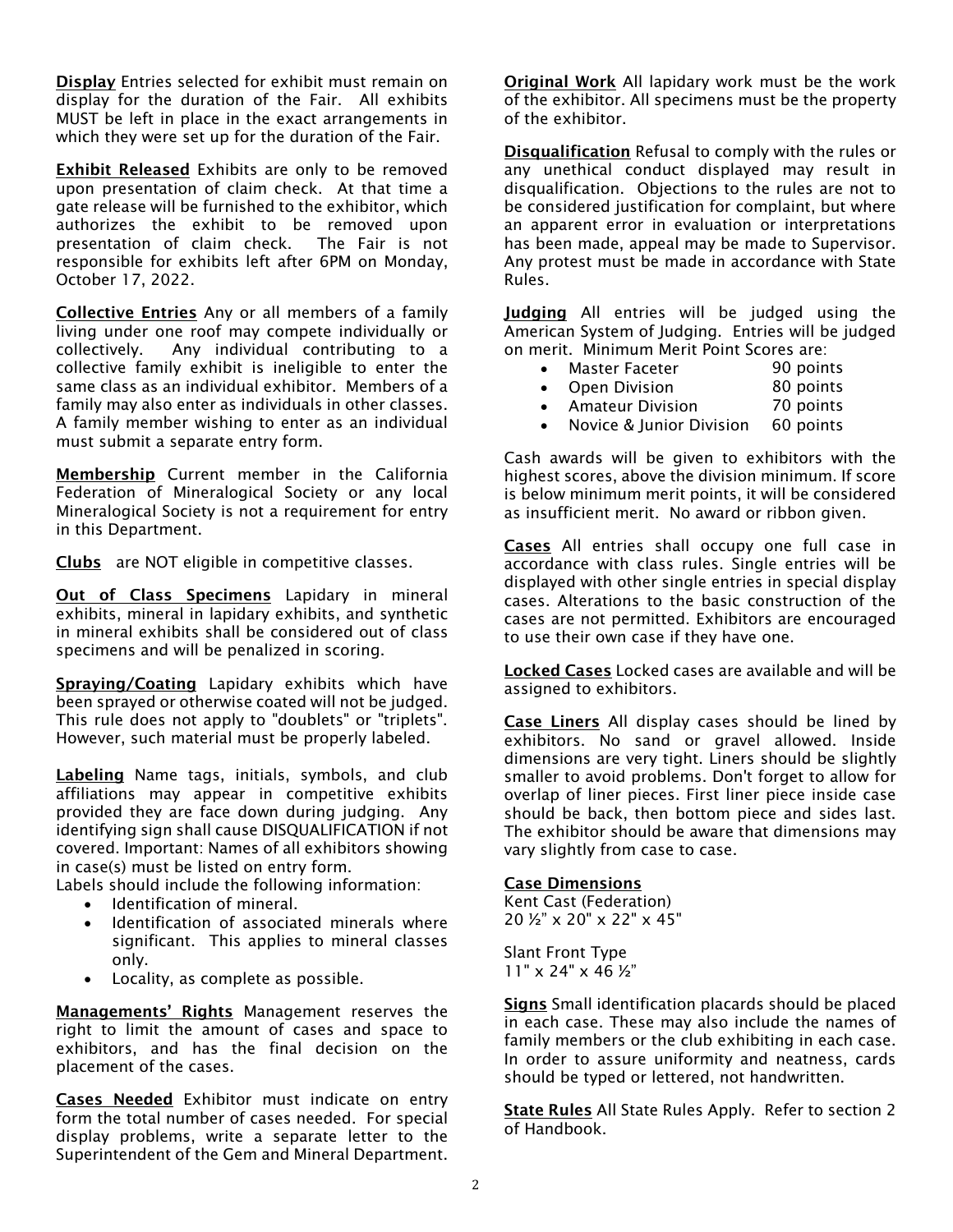Best of Show The Outstanding Case Display in the Non-Competitive Displays will receive "Best of Show." A cash award will be given for first place; ribbons for second and third place. Cash awards sponsored by FGMS.

#### JUDGES' GUIDELINES

Judging Panel Qualified members of The California Federation of Mineralogical Societies and/or people from colleges and professional schools are chosen to be on the judging panel.

Labeling Labels will be judged on correctness of identification, spelling, and legibility. Accuracy and spelling of mineral, species and locality will also be factors. Neatness, size of label, etc. will be considered under showmanship. Labeling should be aimed at the general public. Pink Tourmaline is as acceptable as Tourmaline or Rubellite. All other things being equal, the labels with the most complete locality shall receive a higher score for labeling. This applies for both lapidary minerals and fossils. See other label requirements under general rules.

Showmanship Shall refer to the ability of the exhibitor to use material exhibited, background, lighting, arrangements, neatness, and labeling to create an attractive and interesting display.

Quality of Material Quality of material refers to the following properties: Color, crystal arrangement, color pattern, texture and brilliance, freedom from flaws, cracks and foreign material.

Rarity Rarity refers to the rarity of occurrence of the mineral, of mineral association or crystal form or habit.

**Orientation** The proper position and angular presentation of the specimen on its mount so that the central point of interest may be observed without further movement of the mount.

Workmanship This refers to the shaping, polishing, symmetry and general precision of the exhibited material. The ability to work in a wider variety and hardness of material will receive a relatively higher score.

Variety of Work Judging will be based on the variety of work exhibited. Cabochon, flats, faceted stones, transparencies, spheres, composite carvings and novelties shall be considered as different varieties. Variety of work in jewelry and metalwork shall be based on variety of techniques and surface finishes. **Originality of Design** Use of new designs as well as the ability to use old ideas for unique design.

Variety of Material Life formative units, locations worldwide, replacing material. Use of diverse kinds of material, colors, differing ranges, hardness.

Reference List A list of references is required to obtain the scientific name for each specimen. This list may cite publications, institutions or individuals used as the authority for this identification.

Variety of Exceptional or Unusual Forms of Association This includes physical features, minerals present, etc.

Overall In every class all other things being equal, the exhibit, which in the opinion of the judges, carries the most interest to the general public, shall receive the higher score.

|                                       | <b>SCORE CARDS &amp; PERCENTAGES</b> |
|---------------------------------------|--------------------------------------|
|                                       |                                      |
| <b>Scorecard A</b>                    | Case                                 |
| Labeling<br>(Rule                     | 15%                                  |
| 7.1)                                  |                                      |
| Showmanship                           | 15%                                  |
| <b>Quality of Material</b>            | 65%                                  |
| Rarity                                | 5%<br>100%                           |
|                                       |                                      |
| <b>Scorecard AA</b>                   | Case                                 |
| Labeling                              | 5%                                   |
| Showmanship                           | 15%                                  |
| Quality                               | 25%                                  |
| Variety of work                       | 10%                                  |
| Workmanship                           | 45%                                  |
|                                       | 100%                                 |
|                                       |                                      |
| <b>Scorecard B</b>                    | <b>Case Nat.</b><br>5%               |
| Labeling<br>Showmanship               | 10%                                  |
|                                       | 20%                                  |
| Variety of cut<br>Variety of material | 10%                                  |
|                                       | 10%                                  |
| Difficulty/Variety to<br>work         |                                      |
| Workmanship                           | 55%                                  |
|                                       | 110%                                 |
|                                       |                                      |
| <b>Scorecard BB (Rule</b>             | Case Syn.                            |
| 9.3)                                  |                                      |
| Labeling                              | 5%                                   |
| Variety of cut                        | 20%                                  |
| Showmanship                           | 10%                                  |
| Workmanship                           | 65%<br>100%                          |
|                                       |                                      |
| <b>Scorecard B1</b>                   | <b>Single Nat.</b>                   |
| Labeling                              | 5%                                   |
| Difficulty of cut                     | 25%                                  |
| Quality of Material                   | 15%                                  |
| Workmanship                           | 55%                                  |
|                                       | 100%                                 |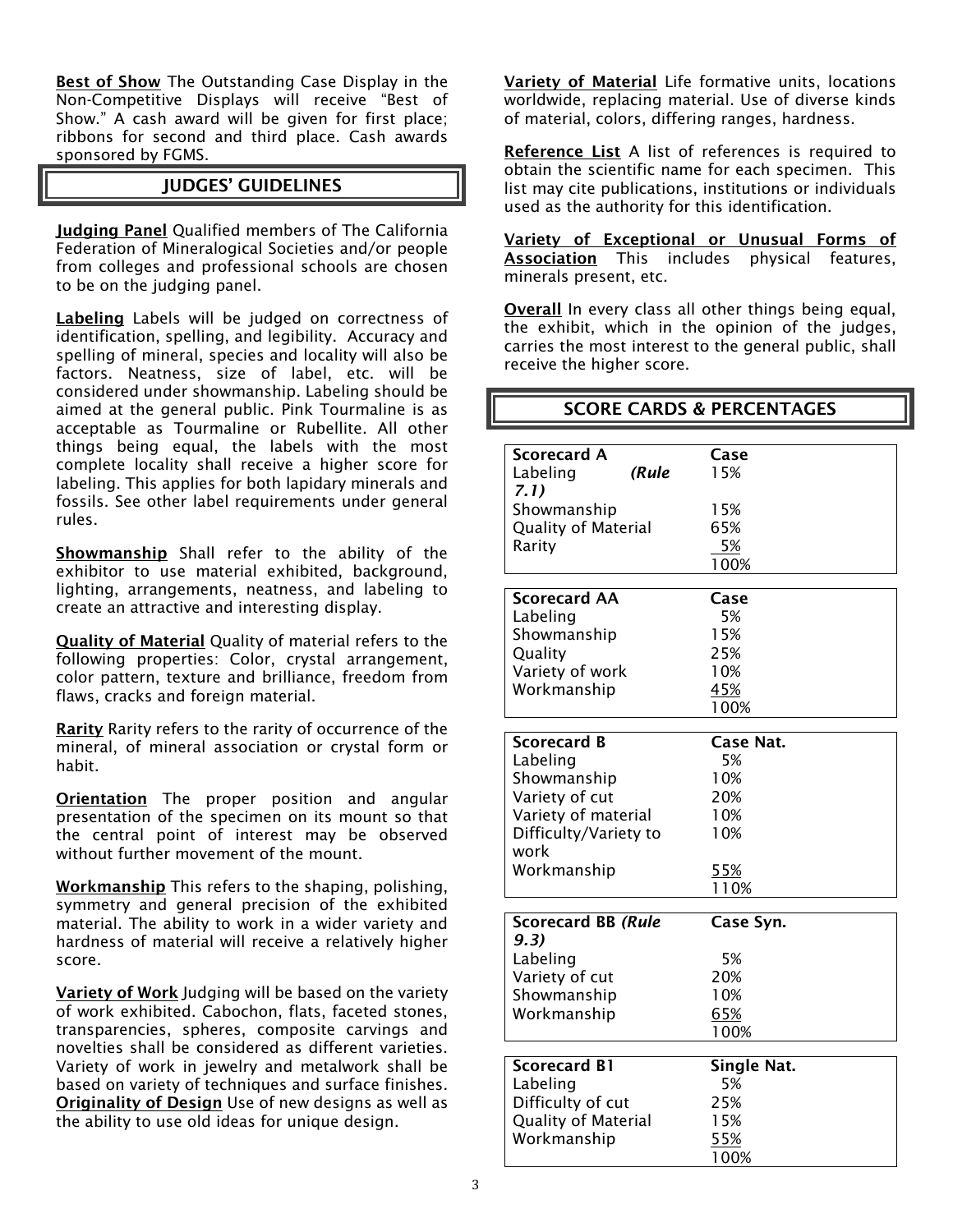| <b>Scorecard B2</b>        | Single Syn.   |
|----------------------------|---------------|
| Labeling                   | 5%            |
| Difficulty of cut          | 20%           |
| Workmanship                | 55%           |
|                            | 100%          |
|                            |               |
| Scorecard C                | Case          |
| Labeling                   | 5%            |
| Showmanship                | 10%           |
| Originality of Design      | 25%           |
| <b>Quality of Material</b> | 10%           |
| Variety of work            | 10%           |
|                            |               |
| Workmanship                | 40%           |
|                            | 100%          |
|                            |               |
| <b>Scorecard CC</b>        | <b>Single</b> |
| Labeling                   | 5%            |
| Originality of Design      | 25%           |
| <b>Quality of Material</b> | 10%           |
| Variety of work            | 15%           |
|                            |               |
| Workmanship                | 45%           |
|                            | 100%          |
|                            |               |
| <b>Scorecard D</b>         | Case          |
| Labeling                   | 30%           |
| Showmanship                | 10%           |
| <b>Quality of Material</b> | 30%           |
| Variety of work            | 20%           |
| Rarity                     | 10%           |
|                            |               |
|                            | 100%          |
|                            |               |
| <b>Scorecard E</b>         | Case          |
| Labeling                   | 5%            |
| Showmanship                | 10%           |
| Originality of Design      | 15%           |
| <b>Quality of Material</b> | 25%           |
| Workmanship                | 55%           |
|                            |               |
|                            |               |
|                            | 110%          |
|                            |               |
| <b>Scorecard EE</b>        | <b>Single</b> |
| Labeling                   | 5%            |
| Originality of Design      | 15%           |
| <b>Quality of Material</b> | 25%           |
| Workmanship                | 55%           |
|                            | 100%          |
|                            |               |
| <b>Scorecard F</b>         | Case          |
| Labeling                   | 5%            |
|                            |               |
| Showmanship                | 15%           |
| Quality                    | 25%           |
| Workmanship                | 55%           |
|                            | 100%          |
|                            |               |
| <b>Scorecard G</b>         | Case          |
| Labeling                   | 5%            |
| Showmanship                | 10%           |
| Variety of Work            | 10%           |
|                            | 10%           |
| Originality of Design      |               |
| Workmanship                | 65%<br>100%   |

| <b>Scorecard GG</b>                                                   | <b>Single</b>                       |
|-----------------------------------------------------------------------|-------------------------------------|
| Labeling                                                              | 5%                                  |
| Variety of Work                                                       | 20%                                 |
| Originality of Design<br>Workmanship                                  | 10%<br>65%<br>100%                  |
| <b>Scorecard H</b>                                                    | Case                                |
| Labeling                                                              | 5%                                  |
| Showmanship                                                           | 15%                                 |
| <b>Quality of Material</b>                                            | 30%                                 |
| Workmanship                                                           | 65%                                 |
|                                                                       | 115%                                |
| <b>Scorecard HH</b><br>Labeling<br>Quality of Material<br>Workmanship | Single<br>15%<br>35%<br>50%<br>100% |
| <b>Scorecard I</b>                                                    | Case                                |
| Labeling                                                              | 5%                                  |
| Showmanship                                                           | 15%                                 |
| Quality of Material                                                   | 35%                                 |
| Variety of work                                                       | 10%                                 |
| Workmanship                                                           | <u>35%</u>                          |
|                                                                       | 100%                                |
| Scorecard J                                                           | Case                                |
| Labeling                                                              | 5%                                  |
| Showmanship                                                           | 15%                                 |
| Variety of work                                                       | 15%                                 |
| Workmanship                                                           | 65%                                 |
| Scorecard JJ<br>Labeling                                              | 100%<br>Single<br>5%                |
| Showmanship<br>Variety of work<br>Workmanship                         | 15%<br>15%<br><u>65%</u><br>100%    |
| <b>Scorecard K</b>                                                    | Case                                |
| Labeling                                                              | 15%                                 |
| Showmanship                                                           | 25%                                 |
| <b>Educational value</b>                                              | 50%                                 |
| Originality of Approach                                               | <u>10%</u>                          |
| and/or material                                                       | 100%                                |
| <b>Scorecard L</b>                                                    | Case                                |
| Labeling                                                              | 5%                                  |
| Showmanship<br>Quality of Material<br>Workmanship                     | 10%<br>10%<br>55%<br>80%            |
|                                                                       |                                     |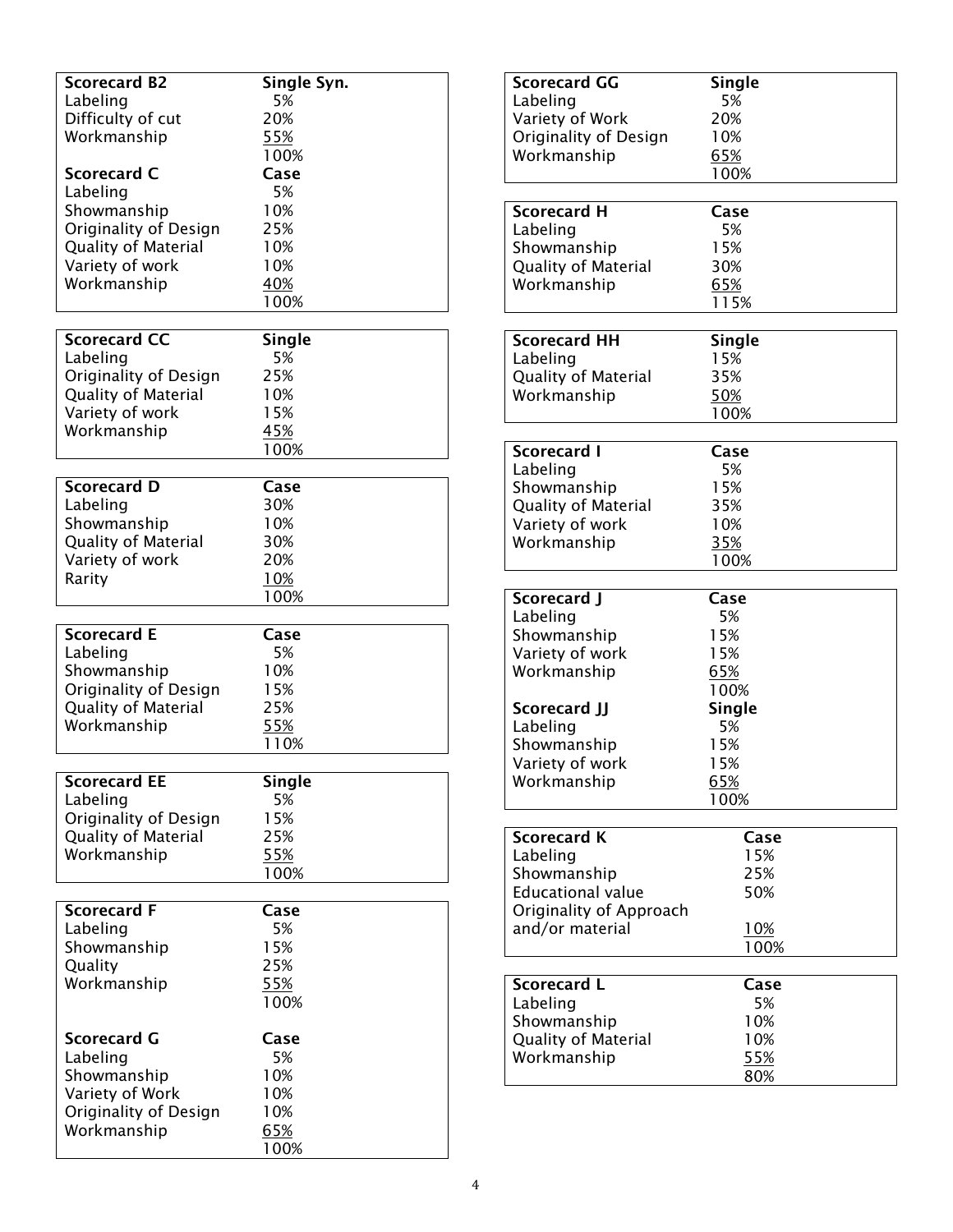| Scorecard O         | Single |  |
|---------------------|--------|--|
| Labeling            | 5%     |  |
| Showmanship         | 15%    |  |
| Quality             | 25%    |  |
| Variety of material | 5%     |  |
| Variety to work     | 10%    |  |
| Workmanship         | 40%    |  |
|                     | 100%   |  |

| Scorecard T                | Case/Single |
|----------------------------|-------------|
| Labeling                   | 5%          |
| Showmanship                | 10%         |
| Quality                    | 5%          |
| Variety of material        | 10%         |
| Difficulty/Variety to work | 10%         |
| Workmanship                | 60%         |
|                            |             |

| <b>Scorecard X</b> | Single |  |
|--------------------|--------|--|
| Labeling           | 5%     |  |
| Showmanship        | 15%    |  |
| Design             | 10%    |  |
| Quality            | 20%    |  |
| Workmanship        | 50%    |  |
|                    | 100%   |  |

| <b>Scorecard Y</b> | Single |
|--------------------|--------|
| Labeling           | 5%     |
| Showmanship        | 15%    |
| Quality            | 10%    |
| Design             | 15%    |
| Variety to work    | 10%    |
| Workmanship        | 45%    |
|                    | 100%   |

## OPEN COMPETITIVE EXHIBITS

Entry Fee \$3.00 per Case \$1.50 per Single Entry

#### MINERAL/SPECIMENS – CASE

#### Requirements for Division 701 Classes 1 to 3

Entries are to be composed of minerals in their rough or natural state. Entries may be polished merely to bring out color or structure unless otherwise indicated under specific classes.

#### Awards Offered Ribbons 1st thru 3rd

#### Cash Awards Offered per Class

| <b>Place</b>    | Awards  |
|-----------------|---------|
| 1 <sup>st</sup> | \$28.00 |
| 7 <sup>nd</sup> | \$22.00 |
| 3 <sup>rd</sup> | \$10.00 |

#### DIVISION 701

#### MINERAL/SPECIMENS CASE

#### Class

#### **Scorecard**

#### 1. Minerals

A

A Any size or type (min. 20, max 35) No duplications allowed.

#### 2. Crystal Specimens

For purpose of this class twinned crystals will be considered as single crystals. Not more than 35 specimens. The exhibit with the highest number of crystal systems represented will receive the highest score for variety.

#### 3. Mineral Containing Same Chemical **Element**

E.g. ALL lead minerals, Boron minerals, copper minerals, sulfur minerals, etc. Min. 15 / Max.30

#### MASTER FACETER

Score The highest scored display of two (2) faceted stones will be the Winner of this division. One (1) cut from natural material and one (1) cut from synthetic or man-made material. A minimum score of 90 points will be required for an award.

Synthetic For this competition, synthetic is defined as a transparent mineral with a crystal structure other than natural.

Ineligible Material Glass or plastic materials are not allowed.

Labels must include specific name of material used, name of cut, weight, size and the number of facets.

Eligibility Exhibitor may not enter Novice, Amateur or Open when entering this class.

## DIVISION 702 MASTER FACETER

Class **Scorecard** 1. Master Faceter BB & B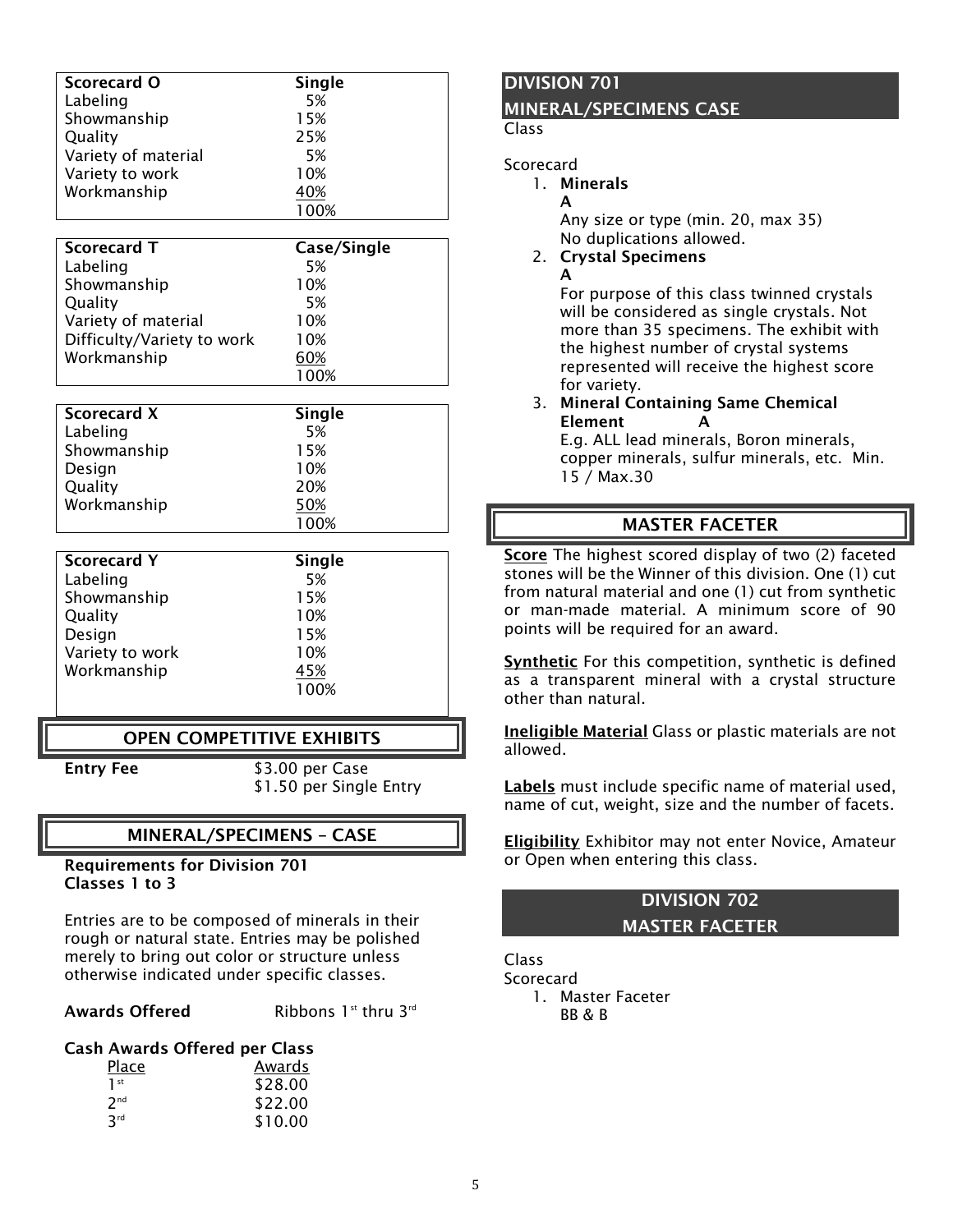## FACETED WORK– SINGLE ITEM–UNMOUNTED

#### Requirements for Division 703

#### Classes 1 & 2

All faceting work must have been done by the exhibitor. Faceted stones must be labeled as to mineral name, weight, size, name of cut and number of facets judging according to new Federation Rules. Class 2 will not be judged for color.

Awards Offered Ribbons 1st thru 3rd

#### Cash Awards Offered per Single Item

| Place           | Awards  |
|-----------------|---------|
| 1 <sup>st</sup> | \$16.00 |
| 7 <sub>nd</sub> | \$11.00 |
| <b>R</b> rd     | \$ 7.00 |

### DIVISION 703

#### FACETED WORK SINGLE ITEM UNMOUNTED Class

Scorecard

- 1. Faceted Stone (Natural)
	- T

T

2. Faceted Stone (Synthetic)

## FACETED WORK CASE UNMOUNTED

Awards Offered per Ribbons  $1^{st}$  thru  $3^{rd}$ 

| v.<br>×<br>. .<br>.,<br>. .<br>. .<br>۰.<br>×<br>۰,<br>v |
|----------------------------------------------------------|
|----------------------------------------------------------|

| <b>Cash Awards Offered per Case</b> |         |
|-------------------------------------|---------|
| Place                               | Awards  |
| 1st                                 | \$28.00 |
| 2 <sub>nd</sub>                     | \$22.00 |
| <b>R</b> rd                         | \$10.00 |

## DIVISION 704

## FACETED WORK - CASE

Master Faceter (Unmounted)

#### Class Scorecard

1. Faceted Gemstones Natural T

> Specified types of cuts with no two (2) stones of identical cut. Twelve (12) stones as follows: At least (4) "Round" Type. At least (4) "Fancy" Type, plus (4) of exhibitors choice, which includes "Freeform" Type. Four (4) stones will be judged. Eligible for Judges' Choice.

#### 2. Faceted Gemstones Synthetic T

Specified Types of cuts with no two (2) stones of identical cut. Twelve (12) stones as follows: At least Four (4) "Round" Type.

At least Four (4) "Fancy" Type, plus (4) of exhibitors choice, which may include "Freeform" Type. Four (4) stones will be judged. Eligible for Judges' Choice. This class will not be judged for color.

# WORK – CASE

#### Requirements for Division 705 Classes 1 to 9

For classes 1 & 2 mountings do not need to be the work of the exhibitor and will not be judged. No more than 5 may be mounted. Any Lapidary work may not be in competition in the same class for more than 2 years. Limited to 2 Blue Ribbons.

## DIVISION 705

## LAPIDARY WORK-CASE

#### Class

**Scorecard** 

- 1. Cabochon
	- AA

More than one material traditional Case (20 -30)

2. Cabochon

AA More than one material Modern (free form) Not more than 5 may be mounted

#### 3. Full Case AA

Single variety of material to show a variety of lapidary work (20 – 30)

#### 4. Nodules or Geodes E

Halves (pairs or singles) with polished surface; from either mixed localities or one area  $(6 - 15)$ 

## 5. Spheres

F May be a single material or a variety of materials. Labels must include name of material & locality. (5 min - 10 max)

## 6. Painting on Rocks

#### H

Labels must include name of rock locality & type of materials used in application. (6 min - 10 max)

# 7. Specialties

F

Ash Trays, Lamps, Miniatures, Bowls, Jewel Boxes, etc.

(6 Min – 10 Max.)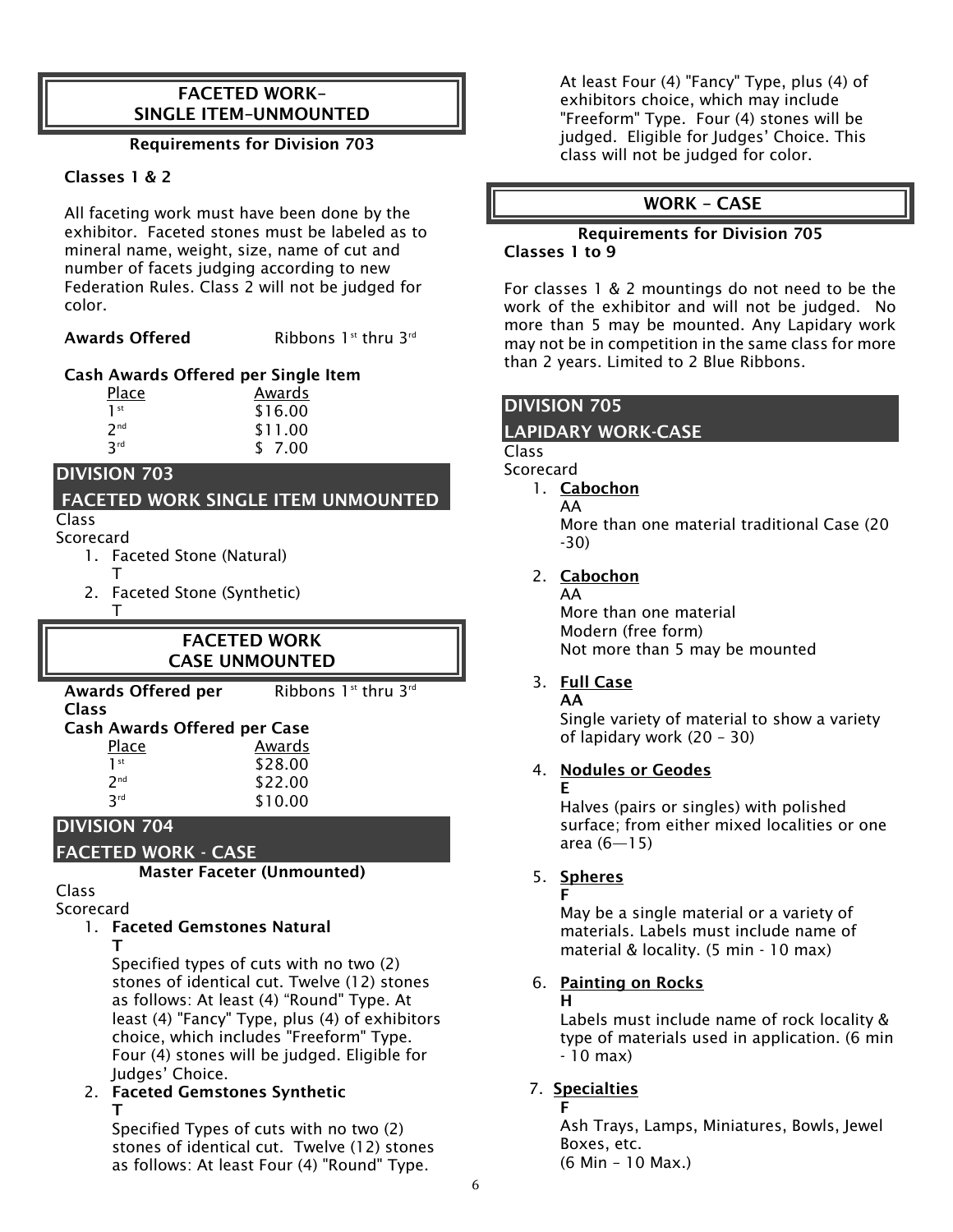## 8. Carvings – Mixed

H

May include soft stone, hard stone, composite, any size, using a variety of material and design. (6 min -10 max)

#### 9. Scrimshaw

#### CC

Case 6-10 Ivory, Bone or Rock

| <b>Awards Offered</b>                       | Ribbons $1st$ thru $3rd$ |
|---------------------------------------------|--------------------------|
| <b>Cash Awards Offered per Single Entry</b> |                          |
| Dla ea                                      | A - J -                  |

| Place           | Awards  |  |
|-----------------|---------|--|
| 1 <sup>st</sup> | \$11.00 |  |
| 7 <sup>nd</sup> | \$7.50  |  |
| 3rd             | \$5.00  |  |

# LAPIDARY WORK – SINGLE

### Types of Carving

In the Round Carved & finished all surfaces.

Relief

All types, high, medium & low. Need not be finished on reverse side. Includes intaglios & cameos.

- One Piece (Solid Mass) Carving of any type, of one piece of material, worked to completion.
- Composite Carving

To utilize more than one material to achieve the desired effect. Minor metal parts may be used (e.g., stone, for flowers, legs for birds.) Stones 4mm in diameter may be used only where they fit the theme of the carving (i.e., no faceted stones used for eyes in realistic carvings.)

Awards Offered Per Class

Ribbons  $1^{st}$  thru  $3^{rd}$ 

# Cash Awards Offered per Case

| Place           | Awards  |
|-----------------|---------|
| 1 <sup>st</sup> | \$16.00 |
| 2 <sub>nd</sub> | \$11.00 |
| <b>Rrd</b>      | \$ 7.00 |

## Rules

**Entry Size** Entry cannot exceed  $10" \times 10" \times 10".$ 

Same Class Any carving, painting, or Scrimshaw may not be in competition in the same class more than one year.

## DIVISION 706

## LAPIDARY WORK SINGLE

#### Open Carving

#### Novice Carvings

Class **Scorecard** 

- 1. Soft Material
- H
- 2. Hard Material
- 3. Composite Constructed
- 4. Relief
	- Advanced Carving H

Class

- 5. Soft Material
	- H
- 6. Hard Material
- 7. Composite Constructed
- 8. Relief
- 9. Painting on Rock H One (1) single item
- 10. Specialties

H

 Specimens with no specific class (Clocks, doublets & triplets, ashtrays, cubes, lamps, intarsia, miniatures, mosaic, novelties, stonerees, etc.).

- 11. Scrimshaw
	- H
	- Single piece-Ivory Bone Rock
- 12. Cabochon

O

Awards Offered Ribbons 1st thru 3rd

#### Cash Awards Offered per Single Entry

| <u>Place</u>    | Awards  |
|-----------------|---------|
| 1 <sup>st</sup> | \$16.00 |
| 7 <sup>nd</sup> | \$11.00 |
| 3rd             | \$ 7.00 |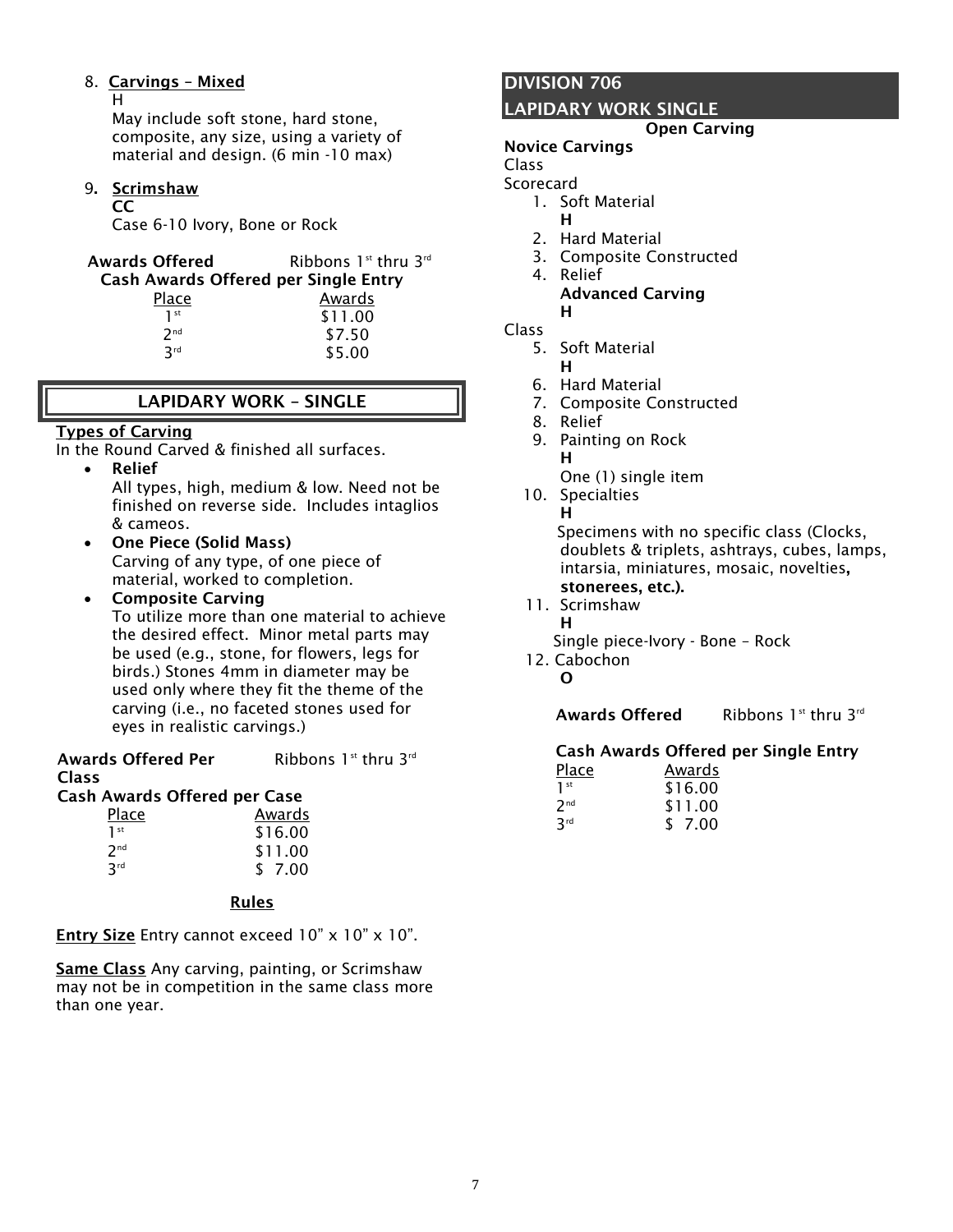## SILVERSMITHING - METALCRAFT

#### Requirements for Class 1

Entries Must be made by the exhibitor for personal adornment.

Required Materials Items must include at least one of the following: Lapidary work (cabochon, free forms, faceted stones, carvings, etc.); crystals, fossils, or mineral specimens. Lapidary materials and specimens will be judged on quality and labeling.

**Turquoise Labeling** Turquoise must be labeled as to natural, stabilized or treated.

Metal The metal shall be gold, silver, pewter, copper, brass or bronze. All metal work must be done by the exhibitor except minor findings. Minor findings refer to pins, catches, ear screws, etc. Gallery wire (Bezel wire) and decorative pieces such as leaves and flowers are not considered minor findings. Hand wrought chains preferred, not mandatory.

Labeling A label is required for each piece and should identify lapidary materials, fossils or minerals used, the metal used and one or more jewelry techniques (variety of work).

Techniques Variety of work shall include, but not be limited to, the following techniques or finishes: Casting appliqué, engraving, forging, chasing, repousse, spinning, electroforming, etching, piercing, granulation metal inlay, scroll work (including chains), filigree, lamination, fusing, channel work, enameling, cloisonné, damascening, construction of bezels, prong mounting, ring & clasps and jump rings.

Finishes Antiquing, patinas, texturing (including satin & Florentine finishes), graving, electro plating and heat coloring are accepted finishes.

#### Requirements for Classes 1, 2, & 3

Items created by artist/craftsman exhibitor using combinations of traditional & non-traditional materials and techniques combined with lapidary.

# DIVISION 707

#### SILVERSMITHING METAL CRAFT SINGLE

Class Scorecard

- 1. Mixed Types
	- D
- 2. Jewelry D

Single piece creative mountings (Gold or silver) with or without stones. Stones will not be judged

#### Awards Offered per Class Ribbons  $1^{st}$  thru  $3^{rd}$ Cash Awards Offered per Case

|                 | 51171   |
|-----------------|---------|
| Place           | Awards  |
| 1 <sup>st</sup> | \$16.00 |
| 2 <sub>nd</sub> | \$11.00 |
| <b>R</b> rd     | \$7.00  |

# DIVISION 708 SILVERSMITHING METALCRAFT

## Case

Class

**Scorecard** 

1. Metalcraft Mixed Types (10-20) E

Ribbons  $1^{st}$  thru  $3^{rd}$ 

2. Jewelry (Case 10- 20) E

Awards Offered Per Class

#### Cash Awards Offered Per Case

| Awards  |
|---------|
| \$28.00 |
| \$22.00 |
| \$10.00 |
|         |

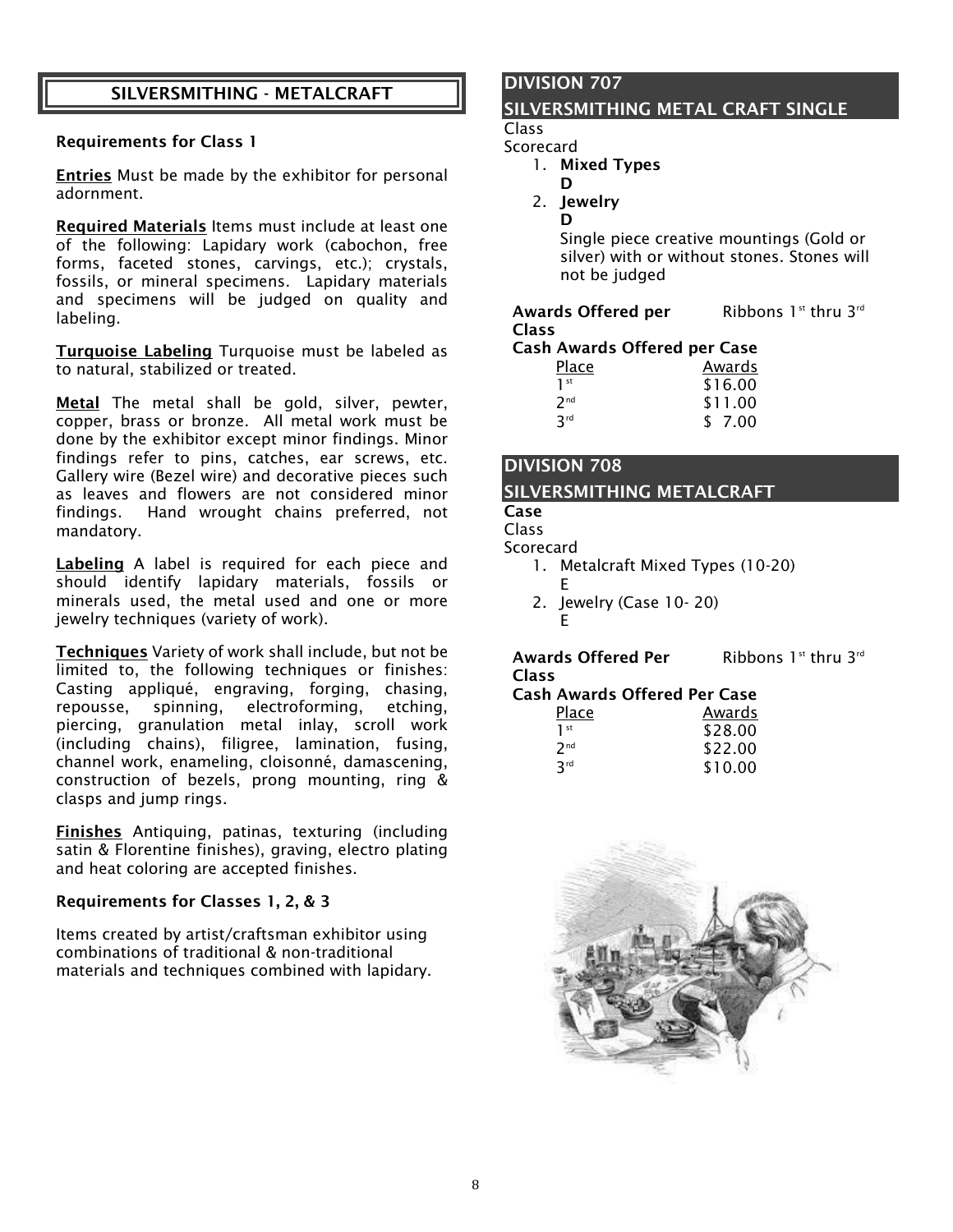## WIRE WRAP JEWELRY W/STONE SINGLE PIECE

Class Scorecard

- 1. Wire wrap with stone
- Y
- 2. Wire weaving with stone
	- Y and the contract of the contract of the contract of the contract of the contract of the contract of the contract of the contract of the contract of the contract of the contract of the contract of the contract of the cont

#### Requirements for Division 709

Techniques Variety of work shall include, but not be limited to, the technique of border wrap, sculpture, free form twisted wire, scrolls, rosettes, prongs & bezels. (Types of wire: gold, silver, copper, artist wire, as well as all material, natural or synthetic, used in finished product must be labeled.

Awards Offered Ribbons 1st thru 3rd

#### Cash Awards Offered per Single Entry

| <b>Place</b>    | Awards<br>\$16.00 |  |  |
|-----------------|-------------------|--|--|
| 1 <sup>st</sup> |                   |  |  |
| 7 <sup>nd</sup> | \$11.00           |  |  |
| 3 <sup>rd</sup> | \$ 7.00           |  |  |

## DIVISION 710

# WIRE WRAP JEWELRY W/STONE CASE

#### Class Scorecard

- 1. Wire wrap with stone ( 10-15) Y
- 2. Wire weaving with stone (10-15) Y and the contract of the contract of the contract of the contract of the contract of the contract of the contract of the contract of the contract of the contract of the contract of the contract of the contract of the cont

#### Requirements for Division 710

Techniques Variety of work shall include but not be limited to the technique of border wrap, sculpture, free form twisted wire, scrolls, rosettes, prongs & bezels. (Types of wire: gold, silver, copper, artist wire, as well as all material, natural or synthetic, used in finished product must be labeled.

#### Cash Awards Offered per Case

| Place           | Awards  |
|-----------------|---------|
| 1 <sup>st</sup> | \$28.00 |
| 2 <sub>nd</sub> | \$22.00 |
| 3rd             | \$10.00 |
|                 |         |



## BEADWORK

## DIVISION 711

## BEADWORK - SINGLE PIECE

#### Class **Scorecard**

- 1. Jewelry Bracelet Single Piece BB Jewelry must be made by exhibitor to be used as personal adornment. Jewelry may include natural stones, seed beads, glass crystal or other man-made materials. Label must identify all material and technique used.
- 2. Jewelry Necklace/Pendant Single Piece BB Jewelry must be made by exhibitor to be used as personal adornment. Jewelry may include natural stones, seed beads, glass crystal or other man-made materials. Label must identify all material and technique used.

#### 3. Other Single Piece **RR**

Items are to be anything other than jewelry. Must be made by exhibitor using natural stones, seed beads, glass crystal or other man-made materials. Label must identify all materials and techniques used.

| <b>Awards Offered Per</b> | Ribbons $1st$ thru $3rd$ |  |
|---------------------------|--------------------------|--|
| <b>Class</b>              |                          |  |

#### Cash Awards Offered per Single Entry

| Place           | Awards  |
|-----------------|---------|
| 1 <sup>st</sup> | \$16.00 |
| 7 <sub>nd</sub> | \$11.00 |
| 3rd             | \$ 7.00 |

# DIVISION 712

#### BEADWORK – CASE

#### Class Scorecard

1. Beadwork Mixed Types (10-20) H

Using natural stones, seed beads, glass crystal or other man-made materials. Each item must have a label identifying materials and techniques used

#### 2. Gemstone Beads (10-20) H

75% of beads and other ornamentation (cabochons, carvings, etc.) shall be natural gemstone material or crystals. No plastics allowed in this class.

## Awards Offered Ribbons 1st thru 3rd Cash Awards Offered Per Case

| Place           | Awards  |
|-----------------|---------|
| 1 <sup>st</sup> | \$28.00 |
| 7 <sub>nd</sub> | \$22.00 |
| 3rd             | \$10.00 |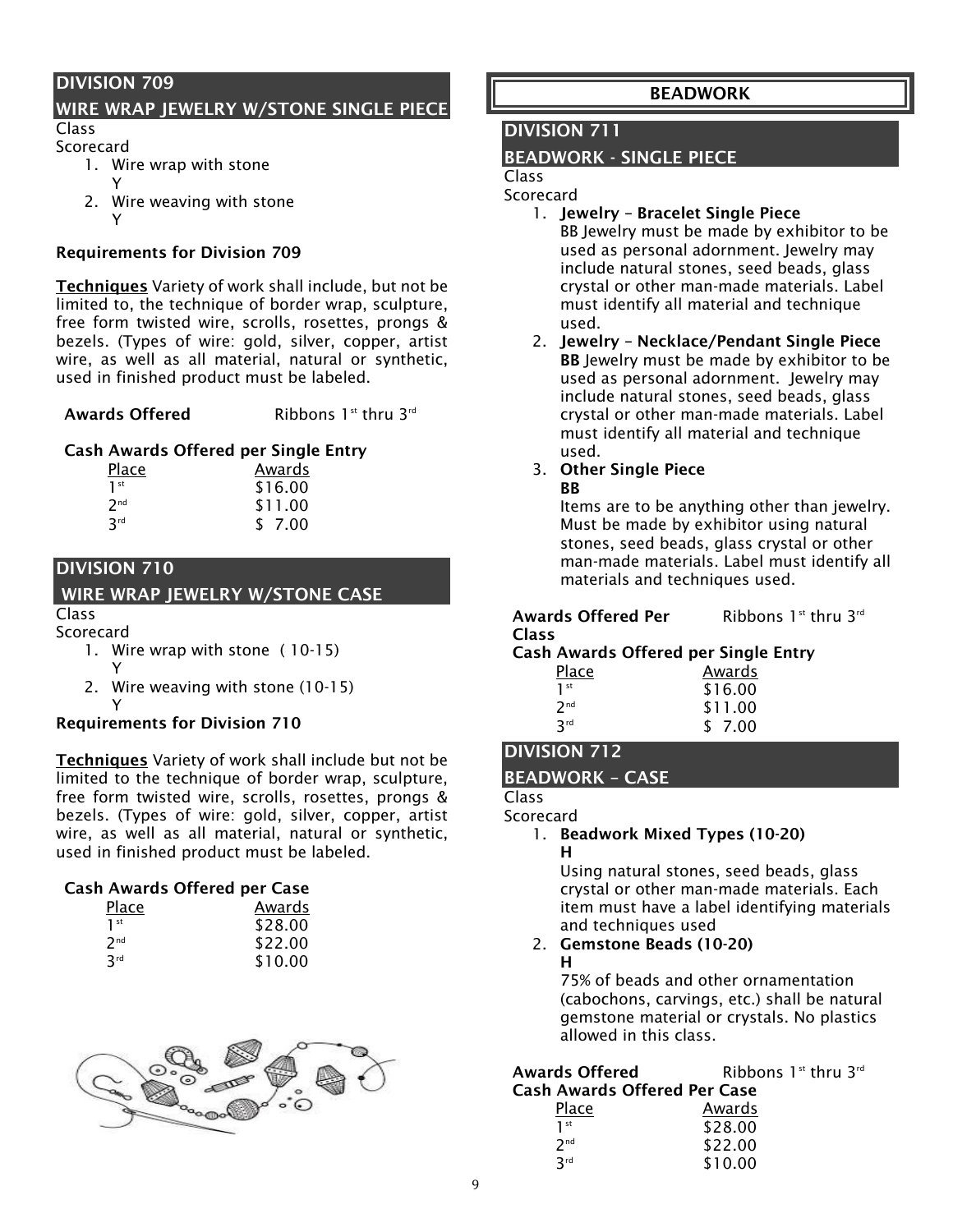## FOSSILS – CASE

#### Class Scorecard

- 1. Animal Fossils 10-20
	- D

In approximate proportion of four invertebrates to one vertebrate.

2. Specialized Fossils

D

Exhibitor shall limit exhibit to one category from each of the following groups: Group 1 One Classification Unit-(kingdom, phylum, subphylum, class, family, genus. Invertebrates also considered a unit.) Group 2 One Locality or One Time Unit or One Rock Unit.

Example: Vertebrate Fossils from Calvert Co., Maryland, Mississippian Crinoids and Brachiopods from Silica formation.

# DIVISION 714

## PETRIFIED WOOD

Class

#### Scorecard

1. Polished Flats and/or Contoured Specimens I

Min: 10-20 Flats must have polished surface. Contoured refers to the shape of the polished surface, e.g., end of limb rounded or irregular shaped specimen.

# AMATEUR COMPETITIVE EXHIBITS

**Entry Fee** \$3.00 per Case \$1.50 per Single Entry

# MINERAL SPECIMENS

#### Requirements for Classes 1 to 3

Entries are to be composed of minerals in their rough or natural state. They may be polished merely to bring out color or structure, unless otherwise indicated under specific classes.

| <b>Awards Offered</b>        | Ribbons $1st$ thru $3rd$ |  |
|------------------------------|--------------------------|--|
| Cash Awards Offered ner Case |                          |  |

| <b>Cash Awards Offered per Case</b> |         |
|-------------------------------------|---------|
| Place                               | Awards  |
| 1 <sup>st</sup>                     | \$28.00 |
| 2 <sub>nd</sub>                     | \$22.00 |
| 3rd                                 | \$10.00 |

# DIVISION 715

## MINERAL SPECIMENS

# Class

Scorecard

1. Minerals

A

Any size or type (min. 20, max 35). No duplications allowed.

- 2. Crystal Specimens
	- A

For purpose of this class twinned crystals will be considered as single crystals. Not more than 35 specimens. The exhibit with the highest number of crystal systems represented will receive the highest score for variety.

3. Minerals A

Containing same chemical element. Refer to Div. 701, Class 3. FACETED WORK

# DIVISION 716

# FACETED WORK NOVICE–SINGLE

#### Requirements: Refer to Division 703

Class

#### Scorecard

- 1. Faceted Stone (Natural)
- T 2. Faceted Stone (Synthetic) T
	- Class 2 Not Judged For Color.

**Awards Offered** Ribbons 1st thru 3rd

## Cash Awards Offered per Single Entry

| <b>Place</b>    | Awards  |  |
|-----------------|---------|--|
| 1 <sup>st</sup> | \$16.00 |  |
| 7 <sub>nd</sub> | \$11.00 |  |
| 3 <sup>rd</sup> | \$7.00  |  |

# 3rd DIVISION 717

 $1<sup>st</sup>$ 

## FACETED WORK ADVANCED – SINGLE

Requirements: Refer to Division 703

Class Scorecard

- 1. Faceted Stone (Natural)
	- T
- 2. Faceted Stone (Synthetic) T

Class 2 Not Judged For Color.

#### Awards Offered Ribbons 1st thru 3rd Cash Awards Offered per Single Entry

| ii Awarus Ullereu per Single |
|------------------------------|
| Awards                       |
| \$16.00                      |
| \$11.00                      |
| \$7.00                       |
|                              |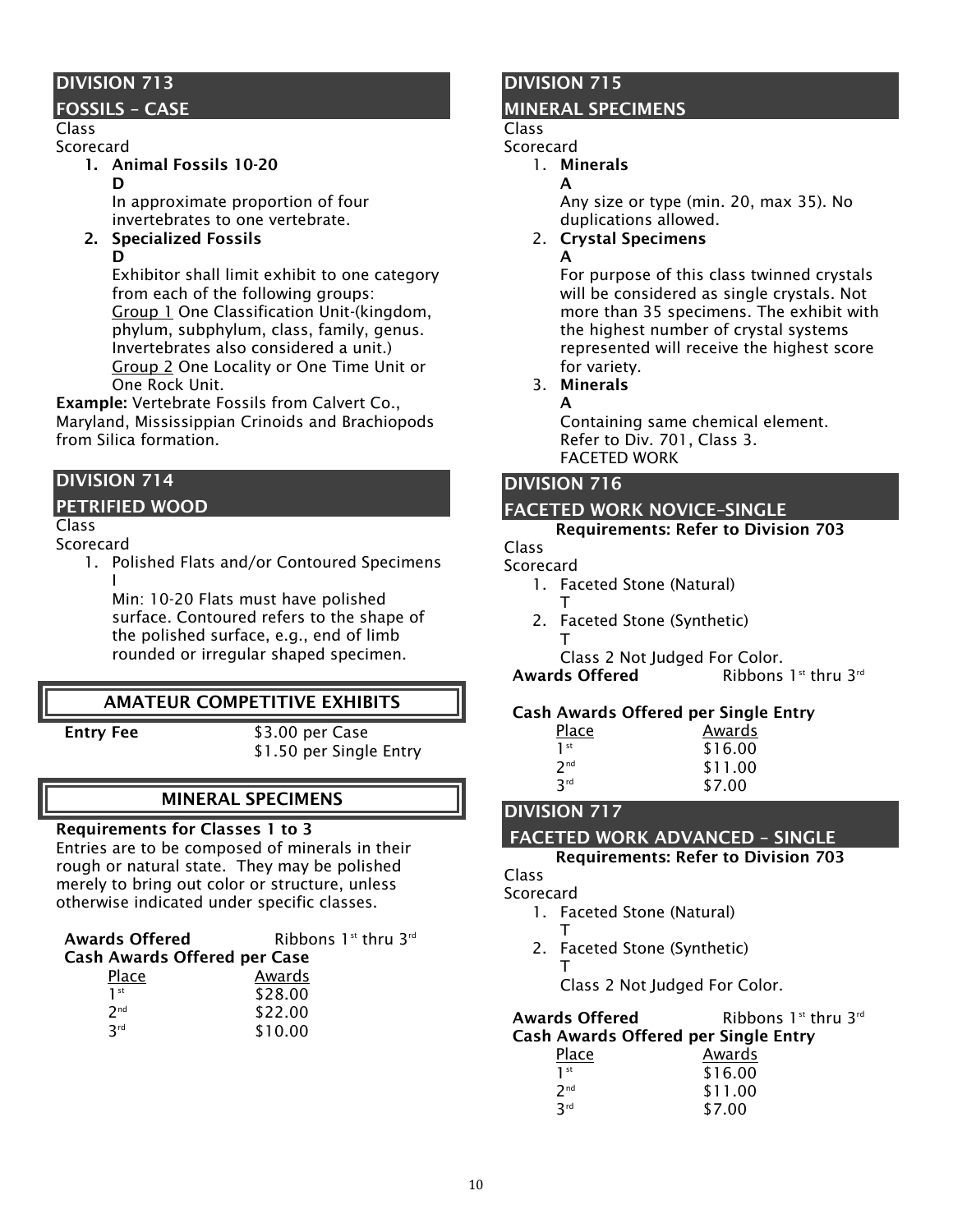# FACETED WORK NOVICE – CASE

Requirements: Refer to Div. 704

# Class

- Scorecard
	- 1. Faceted Gemstones

B Natural Material-Twelve (12) specified types of cuts

2. Faceted Gemstones - Synthetic B

Twelve (12) specified types of cuts. Class 2 not judged for color

| <b>Awards Offered</b>                       | Ribbons $1^{st}$ thru $3^{rd}$ |
|---------------------------------------------|--------------------------------|
| <b>Cash Awards Offered per Single Entry</b> |                                |

| <u>Place</u>    | Awards  |
|-----------------|---------|
| 1st             | \$28.00 |
| 2 <sub>nd</sub> | \$22.00 |
| <b>R</b> rd     | \$10.00 |

## DIVISION 719

# FACETED WORK ADVANCED–CASE

Requirements: Refer to Div. 704

#### Class Scorecard

- 1. Faceted Gemstones
	- B
- 

Natural Material-Twelve (12) specified types of cuts

2. Faceted Gemstones - Synthetic BB

Twelve (12) specified types of cuts. Class 2 not judged for color

| <b>Awards Offered</b>                | Ribbons 1 <sup>st</sup> thru 3 <sup>rd</sup> |
|--------------------------------------|----------------------------------------------|
| Cash Awards Offered per Single Entry |                                              |
| Place                                | Awards                                       |

| \$28.00 |
|---------|
| \$22.00 |
| \$10.00 |
|         |

#### LAPIDARY WORK

#### Requirements: Refer to Division 706

Work must be that of the exhibitor. One piece 10"x10"x10" max. Exhibitors may NOT enter both novice and advanced in the same class. Entry is limited to the winning of (2) Blue Ribbons per class.

## DIVISION 720 LAPIDARY WORK – SINGLE

## Class

**Scorecard** 

#### Novice Carving

- HH
	- 1. Soft 2. Hard
	- 3. Composite
	- 4. Relief

#### Advance Carving

HH

- 5. Soft
- 6. Hard
- 7. Composite
- 8. Relief
- 9. Painting on Rock
- JJ
- One (1) single item
- 10. Specialties

JJ Specimens with no specific class (Clocks, doublets & triplets, ash trays, cubes, lamps, intarsia, miniatures, mosaic, novelties, stonerees, etc. One (1) single item.

- 11. Scrimshaw HH Single piece-Ivory - Bone – Rock
- 12. Cabochon
	- JJ

Awards Offered Ribbons 1st thru 3rd

#### Cash Awards Offered per Single Entry

| Awards  |
|---------|
| \$16.00 |
| \$11.00 |
| \$7.00  |
|         |

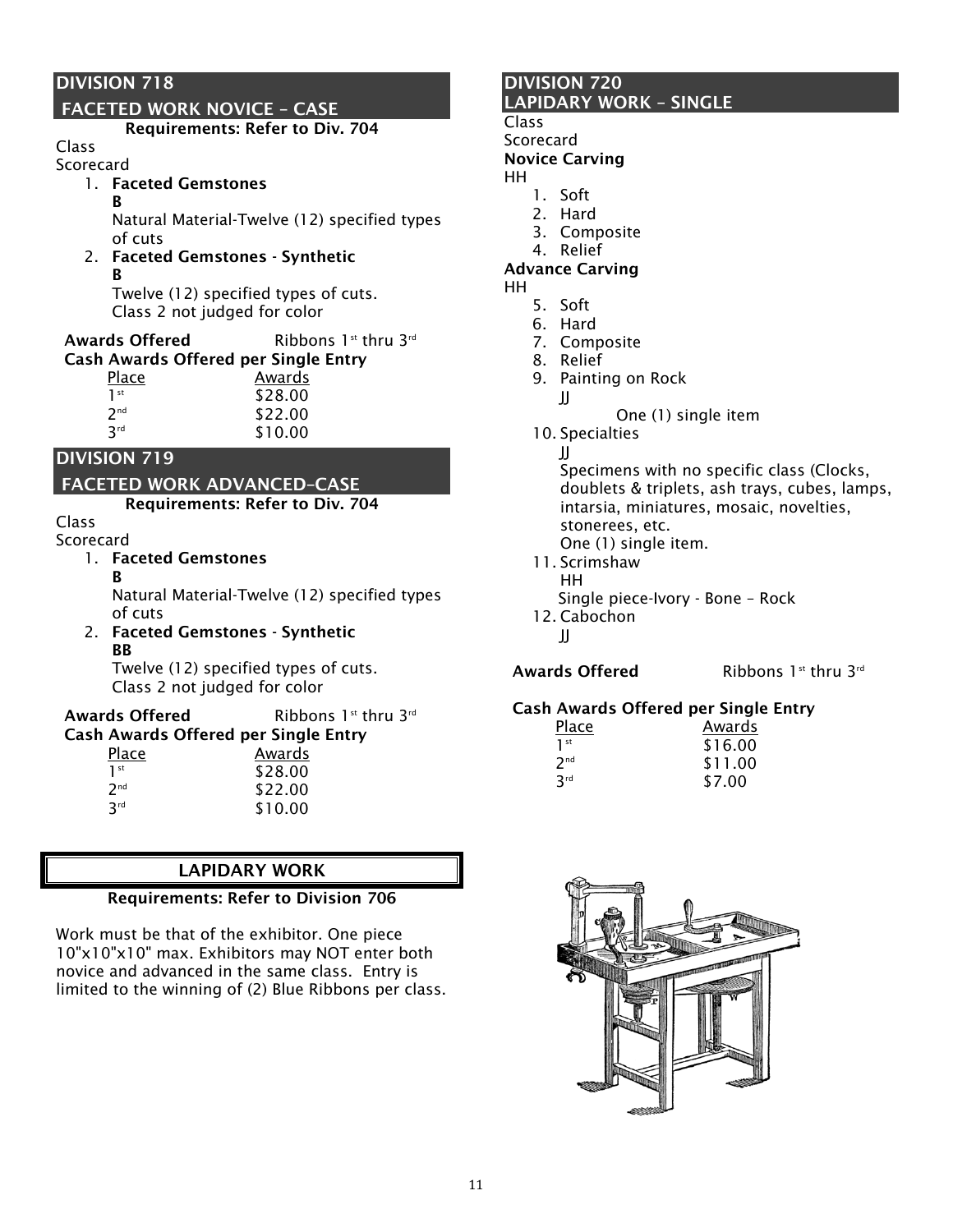#### LAPIDARY WORK – CASE

#### Requirements: Refer to Division 705

#### Class

- **Scorecard** 
	- 1. Cabochon AA

More than one material - Traditional See AFMS Uniform Rules. Case (min. 20, max. 30). Not more than 5 may be mounted.

#### 2. Cabochon O

More than one material Modern (Freeform) 20 – 30 not more than 5 may be mounted

3. Cabochon – Single Variety AA

(Min 20 - max 30)

# 4. Spheres

F Specimens may be single material or represent a variety of material (min. 5, max. 10) Labels required

- 5. Full Case H
	- Painting On Rocks (6-10)
- 6. Full Case Carvings (6-10)
	- H
- 7. Full Case Specialties (6-10) H See Div. 704, Class 13
- 8. Nodules or Geodes H

Min 6 – max 15

#### 9. Scrimshaw CC

- 6-10 Ivory, Bone or Rock
- 10. Single Cabochon Case (10-15)
	- D

Awards Offered Ribbons 1st thru 3rd

# Cash Awards Offered per Case

| Place           | Awards  |
|-----------------|---------|
| 1 st            | \$28.00 |
| 7 <sub>nd</sub> | \$22.00 |
| 3rd             | \$10.00 |

# SILVERSMITHING – METALCRAFT

## DIVISION 722

## SILVERSMITHING METALCRAFT SINGLE ITEM

Requirements: Refer to Division 707

Class

**Scorecard** 

- 1. Metalcraft Mixed Types D
	- One (1) finished piece with stone
- 2. Jewelry, Creative Mountings D

Awards Offered Ribbons 1st thru 3rd

#### Cash Awards Offered per Single Entry

| Place                  | Awards  |
|------------------------|---------|
| 1 <sup>st</sup>        | \$16.00 |
| 7 <sub>nd</sub>        | \$11.00 |
| <b>R</b> <sup>rd</sup> | \$ 7.00 |

## DIVISION 723

#### METALCRAFT – CASE

## Class

**Scorecard** 

- 1. Full Case Mixed (10-20)
	- D
- 2. Full Case Creative Mounting (10-20) D

Awards Offered Ribbons 1st thru 3rd

#### Cash Awards Offered per Case

| Awards  |
|---------|
| \$28.00 |
| \$22.00 |
| \$10.00 |
|         |

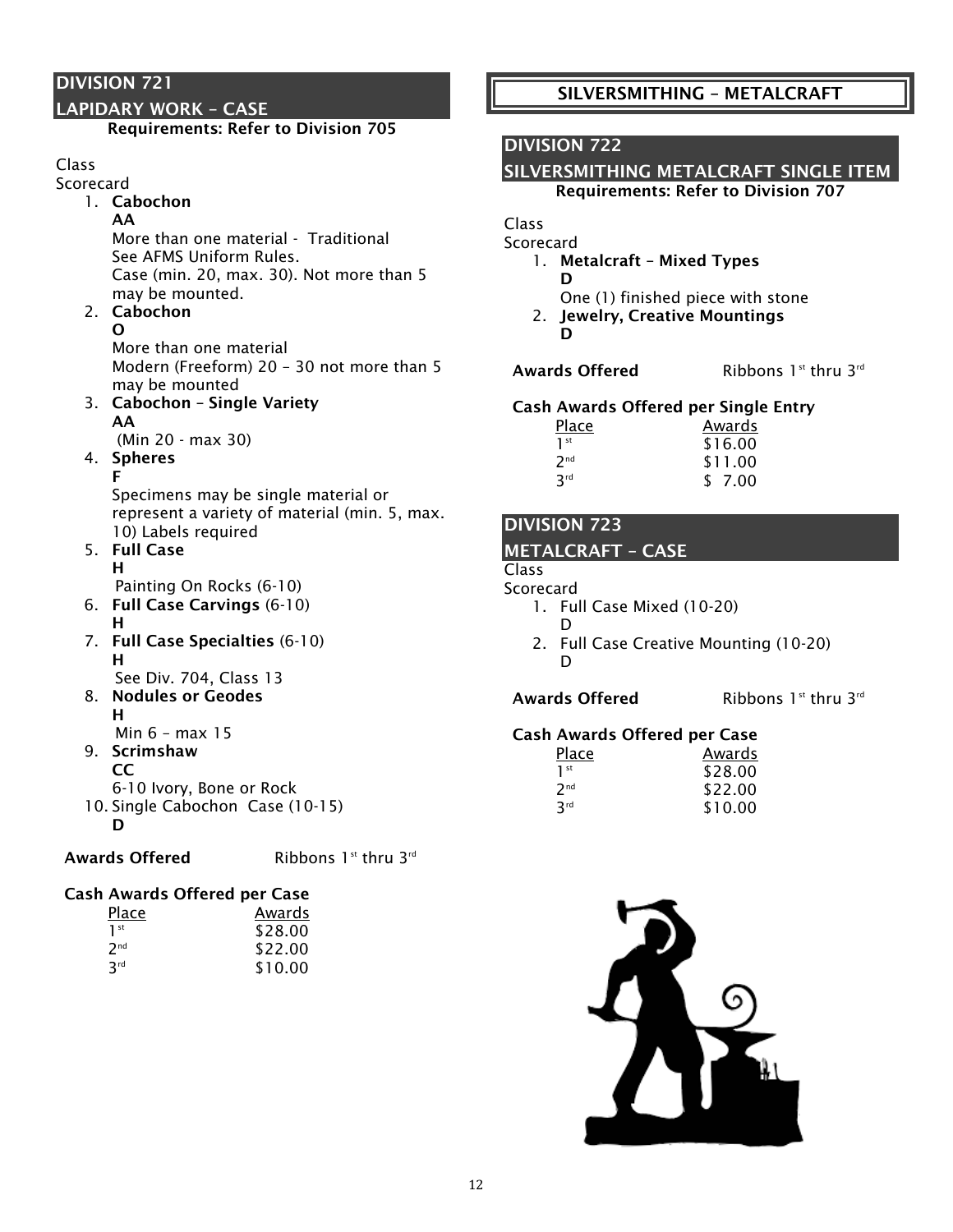#### SINGLE WIRE WRAP JEWELRY W/STONE Requirements Division 724

Techniques Variety of work shall include but not be limited to the technique of border wrap, sculpture, free form twisted wire, scrolls, rosettes, prongs & bezels. (Types of wire: gold, silver, copper, artist wire, as well as all material, natural or synthetic, used in finished product must be labeled.) Class

#### **Scorecard**

- 1. Wire wrap with stone
	- Y
- 2. Wire weave with stone Y

#### **Awards Offered** Ribbons 1st thru 3rd

#### Cash Awards Offered per Single Entry

| Place           | Awards  |
|-----------------|---------|
| 1 <sup>st</sup> | \$16.00 |
| 2 <sup>nd</sup> | \$11.00 |
| 3rd             | \$7.00  |

#### DIVISION 725

WIRE WRAP JEWELRY W/STONE

#### Requirements Division 725

Techniques Variety of work shall include but not be limited to the technique of border wrap, sculpture, free form twisted wire, scrolls, rosettes, prongs & bezels. (Types of wire: gold, silver, copper, artist wire, as well as all material, natural or synthetic, used in finished product must be labeled.)

#### Class

#### Scorecard

- 1. Wire wrap with stone
- Y 2. Wire weave with stone Y

Awards Offered Ribbons 1st thru 3rd

#### Cash Awards Offered per Case

| Place           | Awards  |
|-----------------|---------|
| 1 <sup>st</sup> | \$28.00 |
| 7 <sup>nd</sup> | \$22.00 |
| 3rd             | \$10.00 |

## BEADWORK

## DIVISION 726

#### BEADWORK - SINGLE PIECE

#### Class **Scorecard**

1. Jewelry – Bracelet Single Piece

CC Jewelry must be made by exhibitor to be used as personal adornment. Jewelry may include natural stones, seed beads, glass, crystal or other man-made materials. Label must identify all material and technique used.

2. Jewelry – Necklace/Pendant Single Piece  $CC$ 

Jewelry must be made by exhibitor to be used as personal adornment. Jewelry may include natural stones, seed beads, glass, crystal or other man-made materials. Label must identify all material and technique used.

#### 3. Other – Single Piece CC

Items are to be anything other than jewelry. Must be made by exhibitor, using natural stones, seed beads, glass, crystal or other man-made materials. Label must identify all materials and techniques used.

#### Awards Offered Ribbons 1st thru 3rd Cash Awards Offered per Single Entry

| Place           | Awards  |
|-----------------|---------|
| 1 <sup>st</sup> | \$16.00 |
| 7 <sub>nd</sub> | \$11.00 |
| 3rd             | \$7.00  |

# DIVISION 727

#### BEADWORK - CASE

#### Class **Scorecard**

#### 1. Beadwork Mixed Types

H

Using natural stones, seed beads, glass crystal or other man-made materials. Each item must have a label identifying materials & techniques used

#### 2. Gemstone Beads H

75% of beads and other ornamentation (cabochons, carvings, etc.) shall be natural gemstone material or crystal. No plastic allowed in this class.

\$22.00

\$10.00

| <b>Awards Offered</b>               | Ribbons 1 <sup>st</sup> thru 3 <sup>rd</sup> |  |
|-------------------------------------|----------------------------------------------|--|
| <b>Cash Awards Offered per Case</b> |                                              |  |
| Place                               | Awards                                       |  |
| 1 <sup>st</sup>                     | \$28.00                                      |  |

 $2<sup>nd</sup>$ 

3rd

13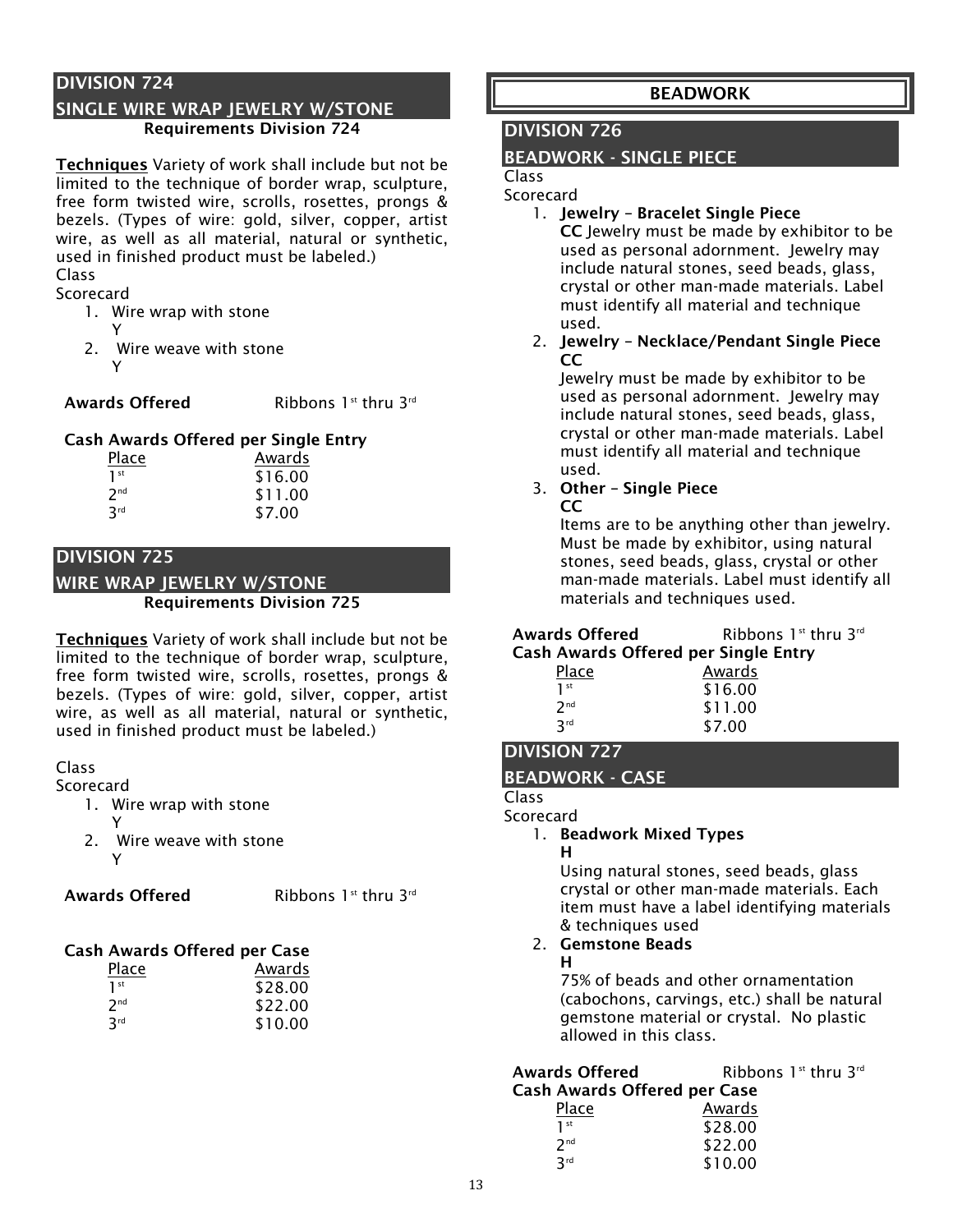## FOSSILS & PETRIFIED WOOD

Awards Offered Ribbons 1st thru 3rd

## Cash Awards Offered per Case

| Place           | Awards  |
|-----------------|---------|
| 1 <sup>st</sup> | \$28.00 |
| 2 <sub>nd</sub> | \$22.00 |
| 3rd             | \$10.00 |

## DIVISION 728

#### FOSSILS – CASE

#### Requirements: Refer to Division 711

Class Scorecard

- 1. Animal Fossil (10 20)
	- D
- 2. Specialized Fossils (10 20) D

#### DIVISION 729

#### FOSSILS – CASE – NOVICE

# Class

- Scorecard 1. Animal Fossil (10 – 20)
	- D
	- 2. Specialized Fossils (10 20) D

# DIVISION 730

## PETRIFIED WOOD

Requirements: Refer to Division 712

Class

- Scorecard
	- 1. Polished Flats and/or Contoured Specimens I

## EDUCATIONAL EXHIBITS RULES

The goal of all educational exhibits is to teach and inform the observer about some aspect of the gem and mineral hobby. A wide variety of subjects are available to the exhibitor, such as prospecting, educational gold mining or assay equipment, faceted stones, & educational – cut and rough material. Stages must be shown: Lapidary and educational—cut and rough material must be shown also. Minerals, educational--Cabochons with corresponding rough. The minimum requirement is 10 artifacts, educational--fossils and educational parts.

#### Educational exhibits will be judged on the following:

Educational Value Clarity, effectiveness and excellence of exhibit, as well as how well the display teaches.

Showmanship Ability of exhibitor to use the material displayed, the background material and labeling (neatness and size) to create a display with sufficient impact to catch the eye, attract and hold the interest of even a casual viewer.

Labeling labels should be legible, correctly spelled and have specific information.

#### Entry Fee \$3.00

## DIVISION 731

K

#### EDUCATIONAL EXHIBITS

Class

**Scorecard** 

1. Educational Exhibit Full Case

## JUNIOR COMPETITIVE EXHIBITS

Entry Fee \$1.50

## Junior Division Rules

Entry Form: Juniors must use a separate entry form for each Department.

Parent Signature: The signature of a parent or guardian is required on all entry forms.

Age: Ages 9 through 19 are eligible and must be listed on entry form.

Own Work: Entries must be made solely by the junior exhibitor. NO HANDS-ON HELP FROM ADULTS.

Ineligibility: Juniors are not permitted to enter the Adult Divisions.

Scorecards: Scorecards for the Adult Division also apply to the Junior Division.

Other Rules: All other department rules, where applicable, apply.